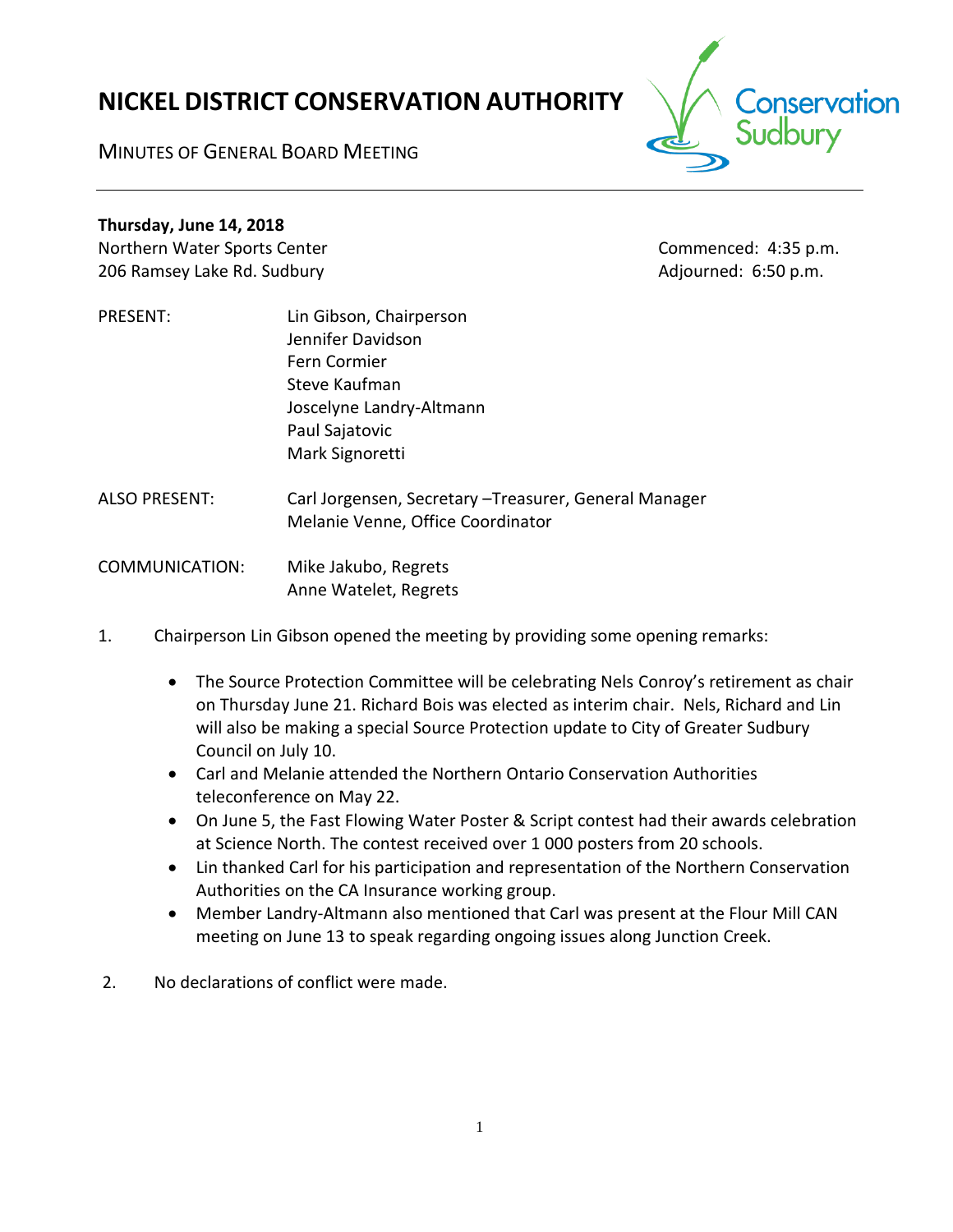### 3. Adoption of Agenda

# **Resolution 2018-48 Davidson - Signoretti**

*That the agenda for the June 14, 2018 General Board Meeting be adopted as amended.*

**Carried**.

4. Adoption of Minutes of Previous Meetings

# **Resolution 2018-49 Sajatovic - Kaufman**

*That the minutes of the May 10, 2018 General Board Meeting, as duplicated and circulated be approved.*

C**arried**.

- 5. General Business
	- a) Section 28 Report

A report describing the S.28 and S.29 permits for May 2018 was distributed. The new section 29 permit list those issued for activities undertaken on Conservation Authority lands.

# **Resolution 2018-50 Kaufman – Signoretti**

*That the Report for permits issued under Section 28 and Section 29 of the Conservation Authorities Act for April 2018 is received.*

# **Carried.**

# b) First reading of new administrative by-law

Carl Jorgensen highlighted specific section of interest to the board and good feedback on some changes was provided. Chair Gibson and Member Sajatovic will be reviewing the by-law in more detail prior to second reading.

# **Resolution 2018-51 Cormier – Signoretti**

*Be it resolved that the Draft Administrative By-law 2018-01 is received for first reading.*

# **Carried.**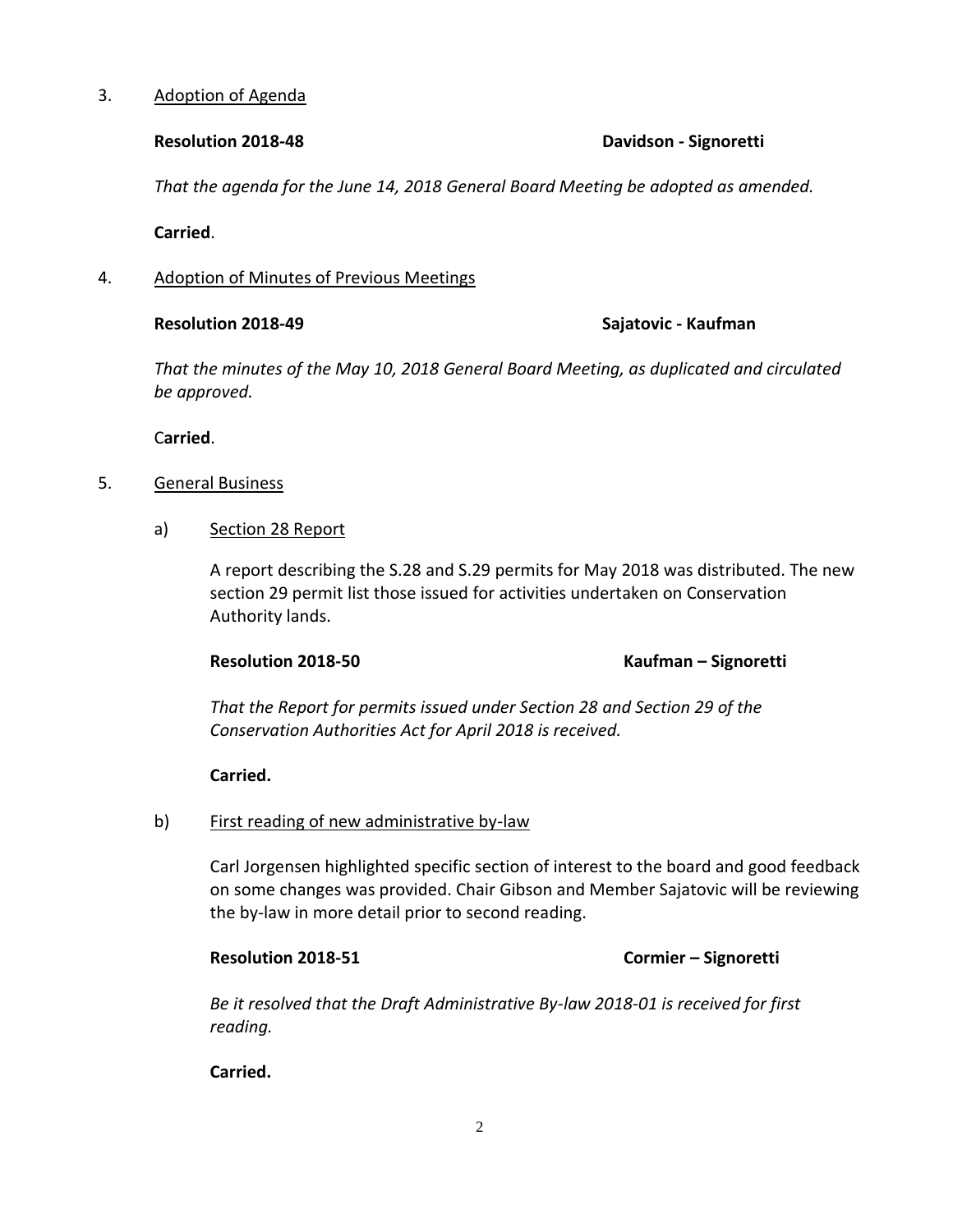# c) Planning and permit fees update

Carl reviewed the action plan regarding the planning and permit fees. The section 28 permit fees are set to increase in September 2018. Carl presented to the Development Liaison Advisory Committee on June 8 and intends to consult with them again as this process moves forward.

# **Resolution 2018-52 Davidson – Sajatovic**

*That the board received the planning fees and staffing report dated June 8, 2018.*

# **Carried.**

# d) NDMP timeline and staffing update

A draft resolution for circulated. A job posting for a water resources technologist closes June 16 and we anticipate hiring in July. A board resolution is required to hire a staff member for more than 12 months. The resolution will be circulated for approval to board members in July.

The Junction Creek floodplain mapping project runs through the territory of Atikameksheng Anishnawbek and initial consultation meeting with staff will be held on June 18.

# e) Appointment of a Board Member to the Nickel District Conservation Foundation

At the AGM of the NDCA only two members were appointed to the Foundation board and the following resolution brings the total of Board members on the NDCF to the required three members.

# **Resolution 2018-53 Cormier – Signoretti**

*That Paul Sajatovic is appointed to the Board of the Nickel District Conservation Foundation until the Annual General Meeting in 2019.* 

**Carried.**

# 6. In Camera Session

**Resolution 2018-54 Kaufman – Landry-Altmann**

*That we go in-camera at 5:45 pm.*

**Carried.**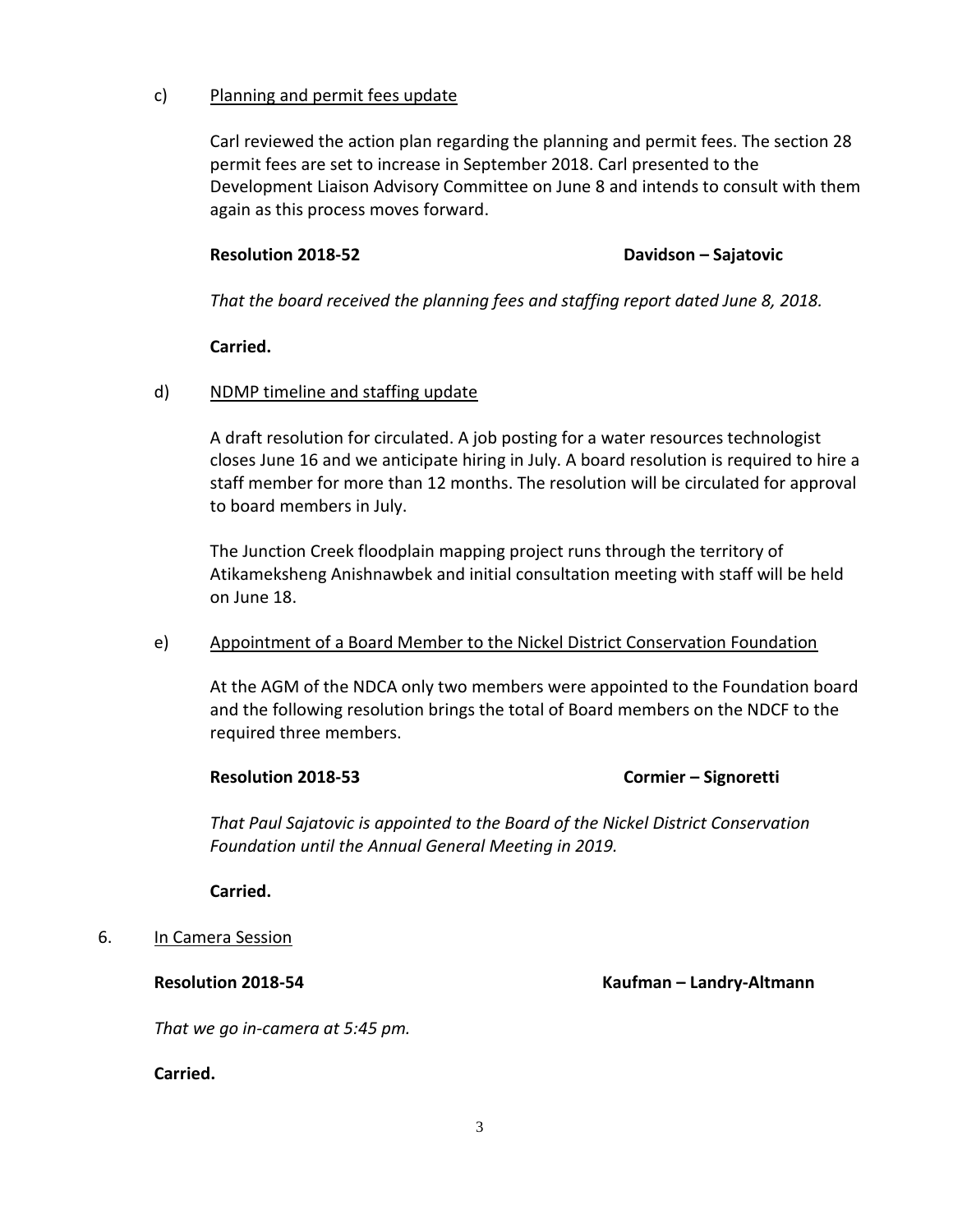At 5:50 p.m. the Board ended the in-camera session with the following resolutions forthcoming.

### **Resolution 2018-55 Kaufman – Landry-Altmann**

*That the Nickel District Conservation Authority enter into an agreement with Vale for the use of an existing access over Conservation Sudbury lands.*

*And that a section 29 permit under the Conservation Authorities Act be issued.*

# **Carried.**

# 7. New Business

a) Asset management presentation to the City of Greater Sudbury Council

A draft report of the asset management plan was received and distributed to the Board. Carl reviewed certain sections of interest. A presentation regarding asset management will be given to the City of Greater Sudbury council on June 25.

# **Resolution 2018-56 Kaufman – Signoretti**

*Be it resolved that the draft asset management report from the consultants, AECOM. is received.*

*And further that the General Manage present a high level report to City of Greater Sudbury Council on June 26, 2018.*

**Carried.**

# b) Overnight closed hours for Conservation Authority owned and managed lands

Carl brought forward the idea of closed hours for all Conservation Authority owned land as a way to discourage overnight usage. A sign mock up was distributed. Board members provided Carl with feedback on the language and design. Further discussions on this topic will occur at a future general board meeting.

# c) Appointments to Regulations Review Committee, 2018

New protocols are in place with the release of the new regulations. The Regulation Review Committee will be meeting in August 2018 for two hearings.

# **Resolution 2018-57 Cormier – Signoretti**

*That the Chairperson along with the following four Members be appointed to serve as*